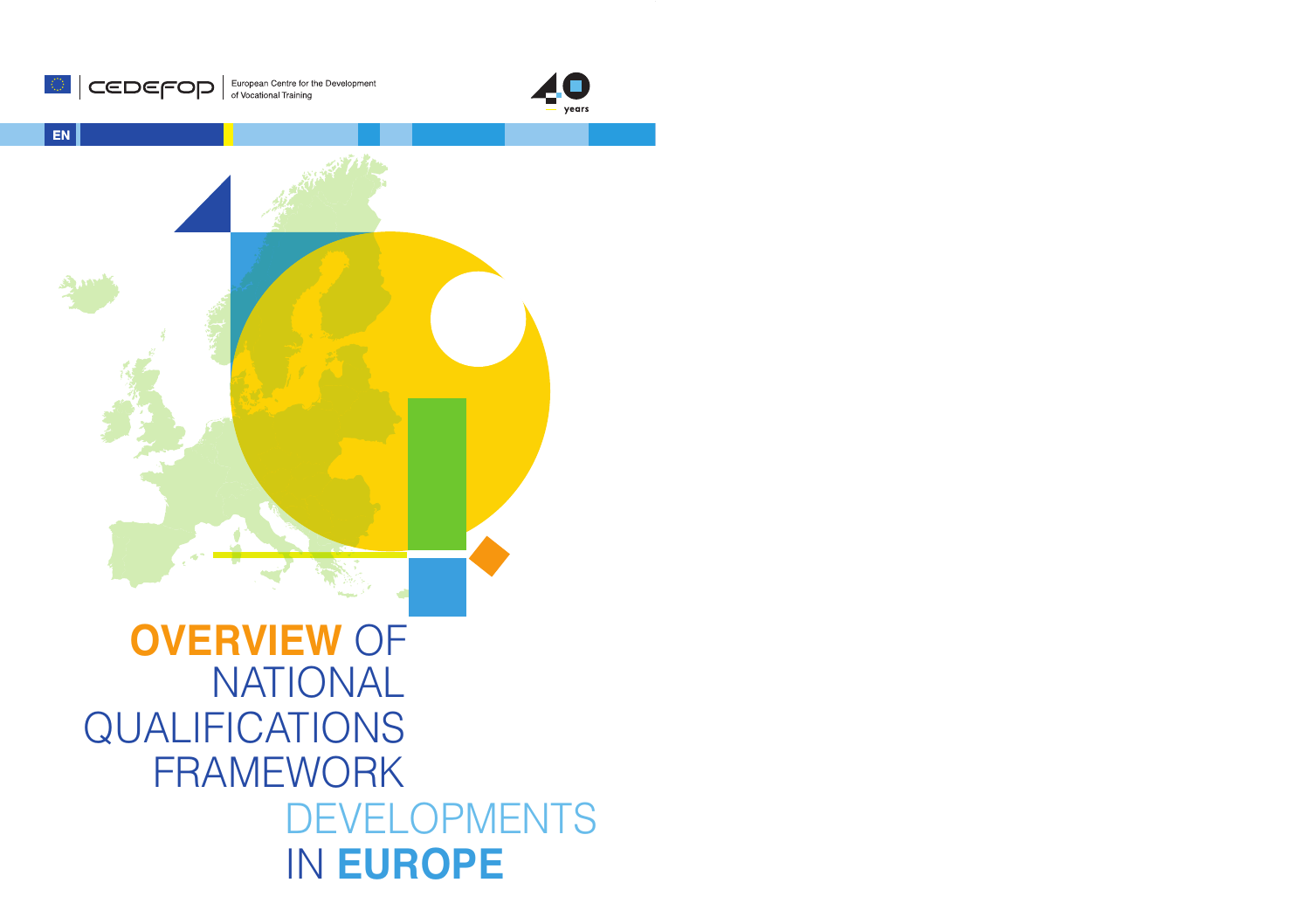## OVERVIEW OF **NATIONAL QUALIFICATIONS FRAMEWORK** DEVELOPMENTS IN EUROPE

| <b>Country</b>                   | <b>Scope of the framework</b>                                                                                                                                                      | <b>Number of levels</b>                          | <b>Level descriptors</b>                                                                                                                                        | <b>Stage of developments</b>                                                     | <b>NQF linked to EQF</b> |
|----------------------------------|------------------------------------------------------------------------------------------------------------------------------------------------------------------------------------|--------------------------------------------------|-----------------------------------------------------------------------------------------------------------------------------------------------------------------|----------------------------------------------------------------------------------|--------------------------|
| <b>Albania</b>                   | Comprehensive NQF including all<br>levels and types of qualifications from formal education and training.                                                                          | Eight                                            | • theoretical and factual knowledge<br>• cognitive and practical skills<br>• autonomy and responsibility                                                        | Formally adopted, under revision                                                 |                          |
| <b>Austria</b>                   | Designed as comprehensive NQF; currently, includes qualifications awarded in higher<br>education, selected 'reference qualifications' from VET and a pre-VET qualification.        | Eight                                            | • knowledge<br>$\bullet$ skills<br>• competence                                                                                                                 | Formally adopted                                                                 | 2012                     |
| <b>Belgium (FI)</b>              | Comprehensive NQF, including all levels and types of qualifications from formal<br>education and training and from the professional qualifications system.                         | Eight                                            | • knowledge/skills<br>• context/autonomy/responsibility                                                                                                         | Operational                                                                      | 2011                     |
| <b>Belgium (FR)</b>              | Designed as comprehensive framework; will include all levels and types of<br>qualifications from formal education and training and from the professional<br>qualifications system. | Eight proposed                                   | • knowledge/skills<br>• context/autonomy/responsibility                                                                                                         | Advanced development stage<br>Formal adoption pending                            | 2013                     |
| <b>Belgium (DG)</b>              | Comprehensive NQF including all levels and types of qualifications from formal<br>education and training.                                                                          | Eight                                            | • occupational competence (knowledge and skills)<br>• personal competence (social competence and<br>autonomy)                                                   | (Early) operational stage                                                        |                          |
| <b>Bosnia and</b><br>Herzegovina | Designed as comprehensive NQF for lifelong learning; will include all levels and types<br>of qualifications.                                                                       | Eight                                            | • knowledge<br>$\bullet$ skills<br>• competence                                                                                                                 | Development stage                                                                |                          |
| <b>Bulgaria</b>                  | Comprehensive NQF including all levels and types of qualifications from formal<br>education and training.                                                                          | Eight plus a<br>preparatory level                | • knowledge<br>$\bullet$ skills<br>• competences (personal and professional)                                                                                    | Formally adopted                                                                 | 2013                     |
| <b>Croatia</b>                   | Comprehensive NQF including all levels and types of qualifications from formal<br>education and training. It is a qualifications and credit framework.                             | Eight with<br>sublevels at levels<br>$4$ and $8$ | • knowledge<br>$\bullet$ skills<br>• responsibility and autonomy                                                                                                | (Early) operational stage                                                        | 2012                     |
| <b>Cyprus</b>                    | Comprehensive NQF, including all levels and types of qualifications from formal<br>education and training and from the system of vocational qualifications.                        | Eight proposed                                   | • knowledge<br>$\bullet$ skills<br>$\bullet$ competence                                                                                                         | Advanced development stage<br>Formal adoption pending                            |                          |
| <b>Czech Republic</b>            | Partial national frameworks for vocational and higher education qualifications.                                                                                                    | Eight in the QF<br>for VET                       | • competences (including knowledge and skills)                                                                                                                  | The QF for VET is operational<br>QF for tertiary education is partly implemented | 2011                     |
| <b>Denmark</b>                   | Comprehensive NQF including all levels and types of qualifications from formal<br>education and training.                                                                          | Eight                                            | • knowledge<br>$\bullet$ skills<br>• competence                                                                                                                 | <b>Operational</b>                                                               | 2011                     |
| <b>Estonia</b>                   | Comprehensive NQF including all levels and types of qualifications from formal<br>education and training and from the system of occupational qualifications.                       | Eight                                            | • knowledge<br>$\bullet$ skills<br>• scope of responsibility and autonomy                                                                                       | (Early) operational stage                                                        | 2011                     |
| <b>Finland</b>                   | Designed as comprehensive NQF; it will include all state recognised qualifications.                                                                                                | Eight                                            | • knowledge<br>• work method and application (skill)<br>• responsibility, management and entrepreneurship<br>• evaluation<br>• key skills for lifelong learning | Advanced development stage<br>Formal adoption pending                            |                          |

NB: Cedefop. *European inventory on NQFs.* http://www.cedefop.europa.eu/en/publications-and-resources/country-reports/european-inventory-on-nqf and Cedefop (forthcoming). *Analysis and review of NQF developments in Europe 2014.* Luxembourg: Publications Office.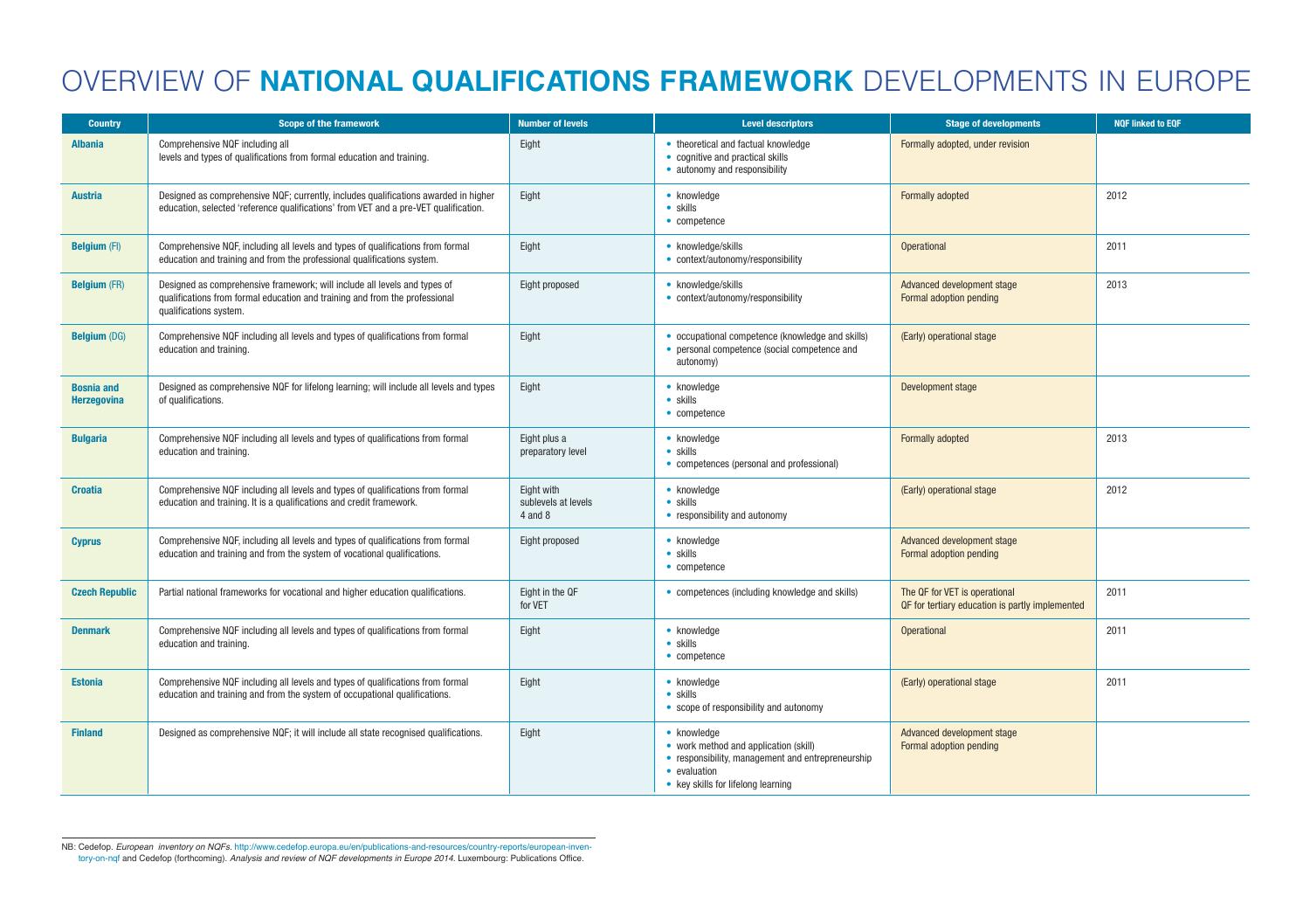| <b>Country</b>                                            | <b>Scope of the framework</b>                                                                                                                                                          | <b>Number of levels</b>                                                              | <b>Level descriptors</b>                                                                                                                 | Stage of developments     | <b>NQF linked to EQF</b>                                                                                    |
|-----------------------------------------------------------|----------------------------------------------------------------------------------------------------------------------------------------------------------------------------------------|--------------------------------------------------------------------------------------|------------------------------------------------------------------------------------------------------------------------------------------|---------------------------|-------------------------------------------------------------------------------------------------------------|
| former Yugoslav<br><b>Republic of</b><br><b>Macedonia</b> | Comprehensive NQF including all levels and types of qualifications from formal<br>education and training and from the professional qualifications system.                              | Eight with several<br>sublevels                                                      | • knowledge<br>$\bullet$ skills<br>• competence                                                                                          | Formally adopted          |                                                                                                             |
| <b>France</b>                                             | NQF covers all levels and types of vocationally or professionally oriented<br>qualifications; general education qualifications are not included.                                       | Five                                                                                 | Integrated learning outcomes including knowledge,<br>skills, attitudes, autonomy and responsibility                                      | <b>Operational</b>        | 2010                                                                                                        |
| <b>Germany</b>                                            | Designed as comprehensive NQF; currently includes qualifications from VET and<br>higher education; general education qualifications are not yet included.                              | Eight                                                                                | • professional competence (knowledge and skills)<br>• personal competence (social competence and<br>autonomy)                            | (Early) operational stage | 2012                                                                                                        |
| <b>Greece</b>                                             | Comprehensive NQF including all levels and types of qualifications from formal<br>education and training.                                                                              | Eight                                                                                | • knowledge<br>$\bullet$ skills<br>• competence                                                                                          | Formally adopted          |                                                                                                             |
| <b>Hungary</b>                                            | Designed as comprehensive NQF; will include all levels and types of qualifications<br>from formal education and training and open up to non-formal and informal learning.              | Eight                                                                                | • knowledge<br>• skills<br>• attitudes<br>• autonomy/responsibility                                                                      | Formally adopted          | 2015                                                                                                        |
| <b>Iceland</b>                                            | Comprehensive NQF including all levels and types of qualifications from formal<br>education and training.                                                                              | Seven                                                                                | • knowledge<br>• skills<br>• competence                                                                                                  | (Early) operational       | 2013                                                                                                        |
| <b>Ireland</b>                                            | Comprehensive NQF including all types and levels of qualifications from formal<br>education and training; is open to those awarded by professional and international<br>organisations. | 10 plus four<br>award types:<br>major, minor,<br>special-purpose<br>and supplemental | • knowledge<br>• skills<br>• competence                                                                                                  | <b>Operational</b>        | 2009                                                                                                        |
| <b>Italy</b>                                              | Technical work pointing towards an NQF carried out.                                                                                                                                    | Not yet decided                                                                      | EQF level descriptors used                                                                                                               | Development/design stage  | 2013<br>major national<br>qualifications from<br>formal education and<br>training linked<br>directly to EQF |
| Latvia                                                    | Comprehensive NQF including all levels and types of qualifications from formal<br>education and training.                                                                              | Eight                                                                                | • knowledge<br>$\bullet$ skills<br>• competence                                                                                          | (Early) operational stage | 2011                                                                                                        |
| <b>Lithuania</b>                                          | Comprehensive NQF including all levels and types of qualifications from formal<br>education and training.                                                                              | Eight                                                                                | • characteristics of activities<br>(complexity, autonomy, changeability)<br>• types of competence<br>(functional, cognitive and general) | (Early) operational stage | 2011                                                                                                        |
| Liechtenstein                                             | Comprehensive NQF being developed, QF for HE in place.                                                                                                                                 | Eight                                                                                | Not decided yet                                                                                                                          | Development/design stage  |                                                                                                             |
| <b>Luxembourg</b>                                         | Comprehensive NQF including all levels and types of qualifications from formal<br>education and training.                                                                              | Eight                                                                                | • knowledge<br>$\bullet$ skills<br>• attitude                                                                                            | (Early) operational stage | 2012                                                                                                        |
| <b>Malta</b>                                              | Comprehensive NQF, including all levels and types of qualifications from formal<br>education and training.                                                                             | Eight                                                                                | • knowledge<br>$\bullet$ skills<br>$\bullet$ competence                                                                                  | <b>Operational</b>        | 2009 and<br>2012 update                                                                                     |
| <b>Montenegro</b>                                         | Comprehensive NQF, including all levels and types of qualifications from formal<br>education and training and from the professional qualifications system.                             | Eight with<br>sublevels at levels<br>1 and $7$                                       | • knowledge<br>$\bullet$ skills<br>• competence                                                                                          | (Early) operational stage | 2014                                                                                                        |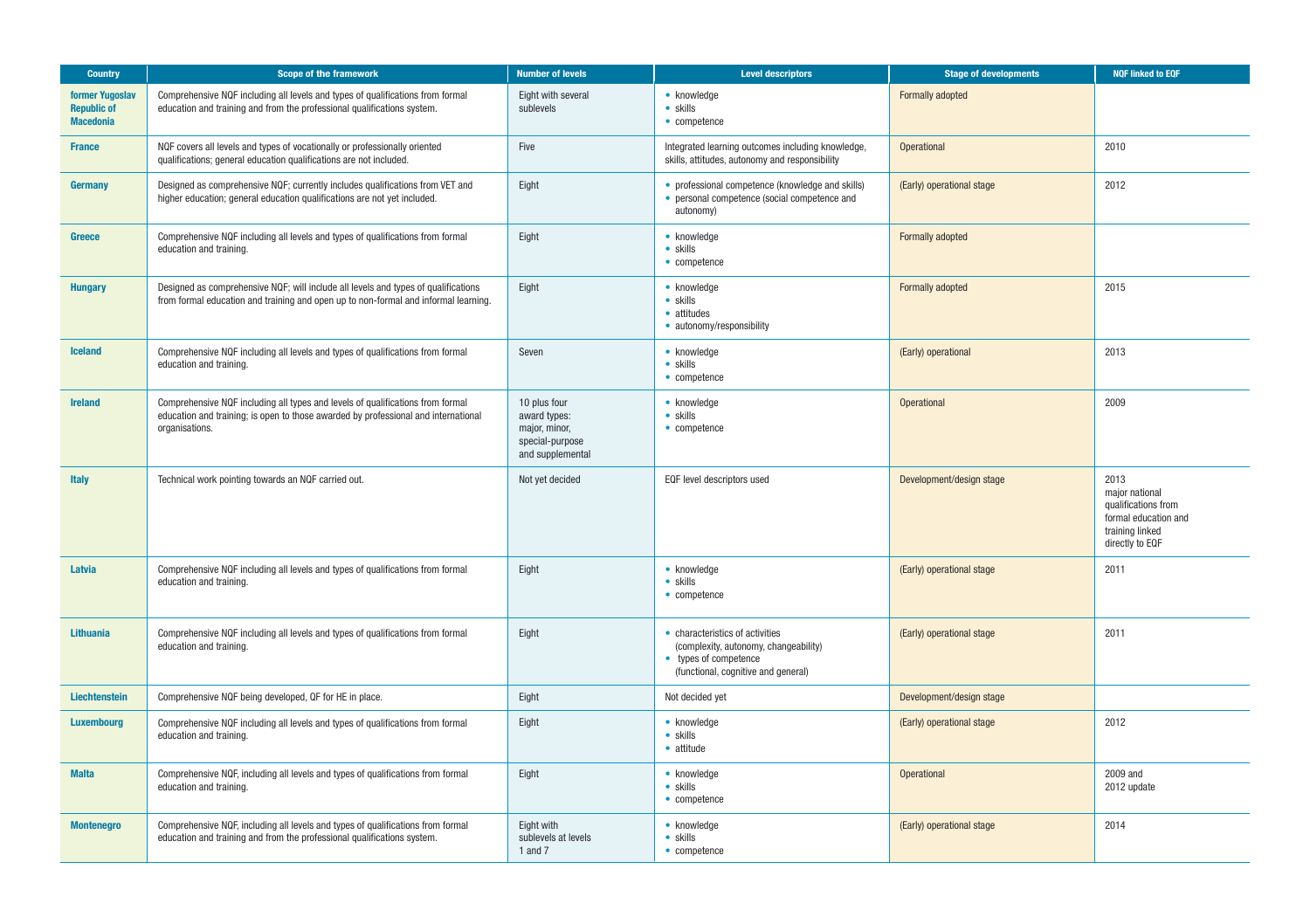| <b>Country</b>                                          | <b>Scope of the framework</b>                                                                                                                                                                                              | <b>Number of levels</b>                                    | <b>Level descriptors</b>                                                                                                                                                                                                 | <b>Stage of developments</b>                          | <b>NOF linked to EQF</b>                |
|---------------------------------------------------------|----------------------------------------------------------------------------------------------------------------------------------------------------------------------------------------------------------------------------|------------------------------------------------------------|--------------------------------------------------------------------------------------------------------------------------------------------------------------------------------------------------------------------------|-------------------------------------------------------|-----------------------------------------|
| <b>Netherlands</b>                                      | Comprehensive NQF including all levels and types of qualifications from formal<br>education and training; opens up towards qualifications offered outside formal<br>education system.                                      | Eight levels plus<br>an entry level                        | $\bullet$ context<br>• knowledge<br>$\bullet$ skills<br>• responsibility and independence                                                                                                                                | Advanced operational stage                            | 2011                                    |
| <b>Norway</b>                                           | Comprehensive NQF including all levels and types of qualifications from formal<br>education and training.                                                                                                                  | Seven; no descri-<br>ptor or qualifica-<br>tion at level 1 | • knowledge<br>$\bullet$ skills<br>• general competence                                                                                                                                                                  | (Early) operational stage                             | 2014                                    |
| <b>Poland</b>                                           | Designed as comprehensive NQF; will include all levels and types of qualifications<br>from formal education and training and open up to non-formal and informal learning.                                                  | Eight proposed                                             | • knowledge<br>$\bullet$ skills<br>• social competences                                                                                                                                                                  | Advanced development stage<br>Formal adoption pending | 2013                                    |
| <b>Portugal</b>                                         | Comprehensive NQF including all levels and types of qualifications from formal<br>education and training and from the national system for recognition, validation and<br>certification of competences.                     | Eight                                                      | • knowledge<br>$\bullet$ skills<br>• attitude                                                                                                                                                                            | (Early) operational stage                             | 2011                                    |
| <b>Romania</b>                                          | Comprehensive NQF including all levels and types of qualifications from formal<br>education and training.                                                                                                                  | Eight                                                      | • knowledge<br>$\bullet$ skills<br>$\bullet$ competence                                                                                                                                                                  | Formally adopted                                      |                                         |
| <b>Serbia</b>                                           | Comprehensive NQF being designed, aiming to bring together frameworks for higher<br>education and VET.                                                                                                                     | Eight proposed                                             | QF for VET<br>• knowledge<br>• skills and abilities<br>• attitudes                                                                                                                                                       | Design/development stage                              |                                         |
| <b>Slovakia</b>                                         | Designed as comprehensive NQF; will include all levels and types of qualifications<br>from formal education and training and open up to non-formal and informal learning.                                                  | Eight                                                      | • knowledge<br>$\bullet$ skills<br>• competence                                                                                                                                                                          | Adopted, set of level descriptors being revised       |                                         |
| <b>Slovenia</b>                                         | Comprehensive NQF, including all levels and types of qualifications from formal<br>education and training and from system of national vocational qualifications (NVQ).                                                     | 10 proposed                                                | • knowledge<br>$\bullet$ skills<br>$\bullet$ competence                                                                                                                                                                  | Advanced development stage<br>Formal adoption pending | 2013                                    |
| <b>Spain</b>                                            | Designed as comprehensive NQF; will include all levels and types of qualifications<br>from formal education and training.                                                                                                  | Eight proposed                                             | • knowledge<br>• skills and abilities<br>$\bullet$ competence                                                                                                                                                            | Advanced development stage<br>Formal adoption pending |                                         |
| <b>Sweden</b>                                           | Comprehensive NQF, including all levels and types of qualifications from formal<br>education and train; long-term aim to integrate certificates awarded outside the public<br>system.                                      | Eight proposed                                             | • knowledge<br>$\bullet$ skills<br>$\bullet$ competence                                                                                                                                                                  | Advanced development stage<br>Formal adoption pending |                                         |
| <b>Switzerland</b>                                      | NQF for vocational and professional qualifications and NQF for higher education.                                                                                                                                           | Eight                                                      | • knowledge<br>$\bullet$ skills<br>• competences                                                                                                                                                                         | Formally adopted                                      |                                         |
| <b>Turkey</b>                                           | Designed as comprehensive NQF; will bring together: national vocational qualifications<br>(NVQS); QF for higher education and qualifications awarded by Education Ministry.                                                | Eight proposed                                             | • knowledge<br>$\bullet$ skills<br>$\bullet$ competence                                                                                                                                                                  | Advanced development stage<br>Formal adoption pending |                                         |
| $UK$ – England and<br><b>Northern</b><br><b>Ireland</b> | Three frameworks:<br>• a qualifications and credit framework (QCF) including vocational qualifications;<br>• general education qualifications continue to be located in the NQF;<br>• a higher education framework (FHEQ). | QCF: nine<br>including entry<br><b>levels</b>              | • knowledge and understanding<br>• application and action<br>• autonomy and accountability                                                                                                                               | Operational                                           | 2010<br>Joined UK<br>referencing report |
| $UK - Scotland$                                         | Comprehensive credit and qualifications framework (SCQF) including all level and<br>types of qualifications.                                                                                                               | 12 including<br>entry levels                               | • knowledge and understanding<br>• practice: applied knowledge, skills and<br>understanding<br>• generic cognitive skills communication<br>numeracy and ICT skills<br>• autonomy, accountability and working with others | Operational                                           | 2010<br>Joined UK<br>referencing report |
| $UK-Wales$                                              | Comprehensive credit and qualifications framework (CQFW) including all level and<br>types of qualifications.                                                                                                               | CQFW: nine<br>including entry<br>levels                    | • knowledge and understanding<br>• application and action<br>• autonomy and accountability                                                                                                                               | Operational                                           | 2010<br>Joined UK<br>referencing report |